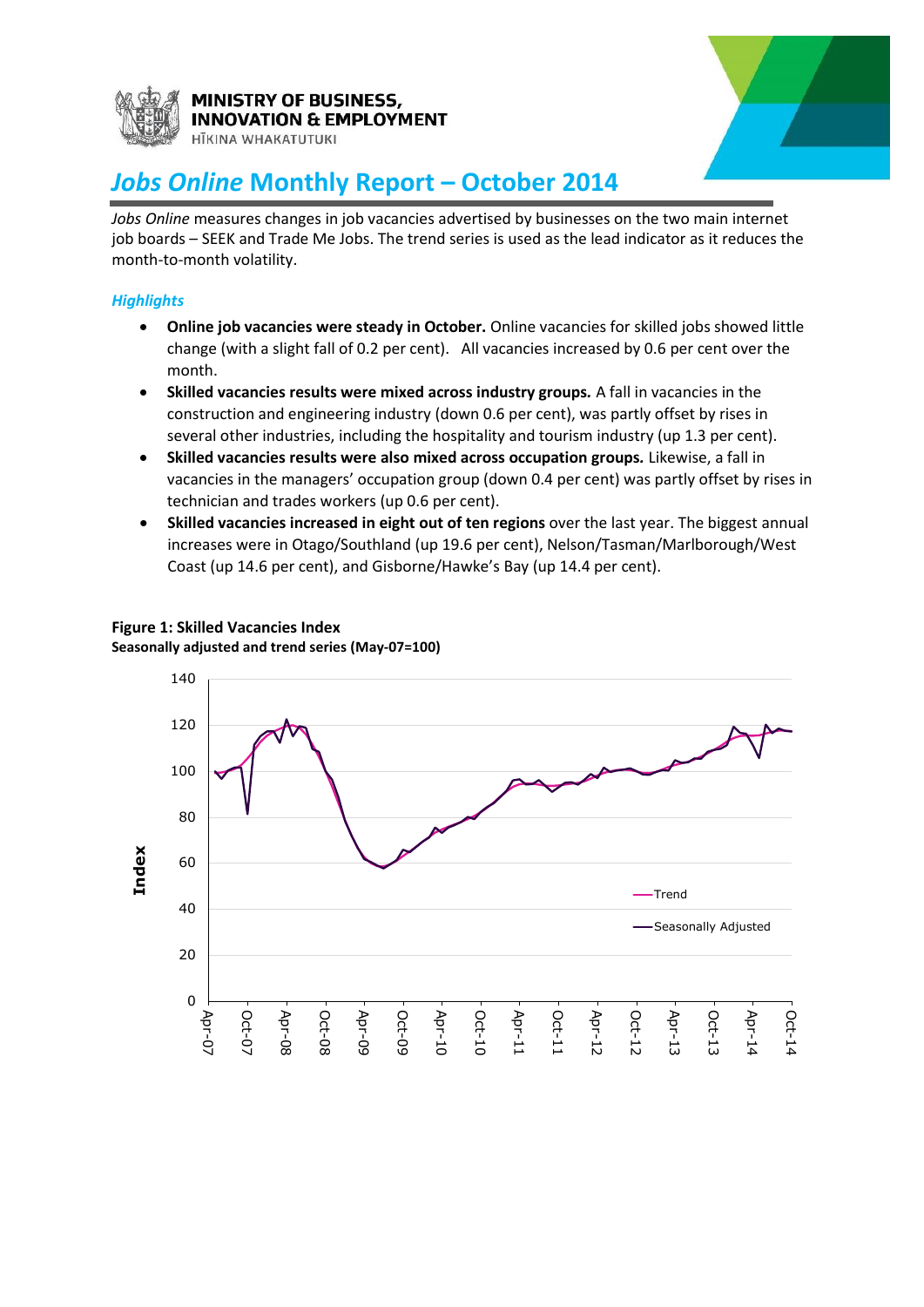## **SKILLED VACANCIES STEADY IN OCTOBER**

The skilled job vacancies advertised online showed a steady trend<sup>1</sup> in October, with a slight decrease of 0.2 per cent. This month was driven by mixed results for industries and occupation groups. The trend for *all* vacancies increased 0.6 per cent in October. The trend was consistent with the results from this month's ANZ Business Outlook, where hiring intentions remained steady<sup>2</sup>.

Over the past year, vacancies increased for both *skilled* and *all* vacancies, up 7.4 per cent and 10.2 per cent, respectively.

In seasonally-adjusted<sup>3</sup> terms, online vacancies were also steady in October, with *skilled* vacancies falling 0.2 per cent from the previous month. Over the same period, *all* job vacancies decreased by 0.1 per cent. Annually, vacancies grew for both *skilled* and *all* vacancies, up 7.3 per cent and 10.0 per cent respectively.

## **MIXED RESULTS FOR SKILLED JOB VACANCIES BY INDUSTRY**

In October, skilled job vacancies results by industry were mixed (see Table 1). A fall in vacancies in the construction and engineering industry (down 0.6 per cent), was partly offset by rises in several other industries, including the hospitality and tourism industry (up 1.3 per cent) and the accounting, HR, legal and administration industry (up 0.9 per cent).

Over the year to October, skilled job vacancies increased in most industry groups. The biggest increases were in the hospitality and tourism (up 21.4 per cent) and construction and engineering (up 16.1 per cent) industries.

| rapic 1. JRIIICU Vacaricics Index by Industry group, trend scries |                       |                                      |  |  |  |  |
|-------------------------------------------------------------------|-----------------------|--------------------------------------|--|--|--|--|
| Industry                                                          | <b>Monthly change</b> | Annual change<br>$(Oct-13 - Oct-14)$ |  |  |  |  |
|                                                                   | (Sep-14 - Oct-14)     |                                      |  |  |  |  |
| Hospitality and tourism                                           | 1.3%                  | 21.4%                                |  |  |  |  |
| Accounting, HR, legal and administration                          | 0.9%                  | 7.8%                                 |  |  |  |  |
| Construction and engineering                                      | 0.6%                  | 16.1%                                |  |  |  |  |
| Sales, retail, marketing and advertising                          | 0.6%                  | 8.6%                                 |  |  |  |  |
| Information technology                                            | 0.4%                  | 3.4%                                 |  |  |  |  |
| Healthcare and medical                                            | 0.1%                  | 3.6%                                 |  |  |  |  |
| Other                                                             | 3.1%                  | 2.2%                                 |  |  |  |  |
|                                                                   |                       |                                      |  |  |  |  |

#### **Table 1: Skilled Vacancies Index by industry group, trend series**

**Total skilled job vacancies\***

**.** 

*\*Totals are seasonally adjusted separately from industry, occupation and regional series. Therefore, movements in these groups do not always line up with totals.*

**0.2% 7.4%**

 $1$  The trend series provides an extra layer of smoothing to the seasonally adjusted series, and removes much of the month-to-month volatility

<sup>2</sup> [http://www.anz.co.nz/resources/3/1/3147d2d0-c330-49d1-9858-97e4331f26ce/ANZ\\_Business\\_Outlook\\_20141029.pdf?MOD=AJPERES](http://www.anz.co.nz/resources/3/1/3147d2d0-c330-49d1-9858-97e4331f26ce/ANZ_Business_Outlook_20141029.pdf?MOD=AJPERES)

 $3$  The calendar related component in the vacancies series is removed to even out month-on-month volatility.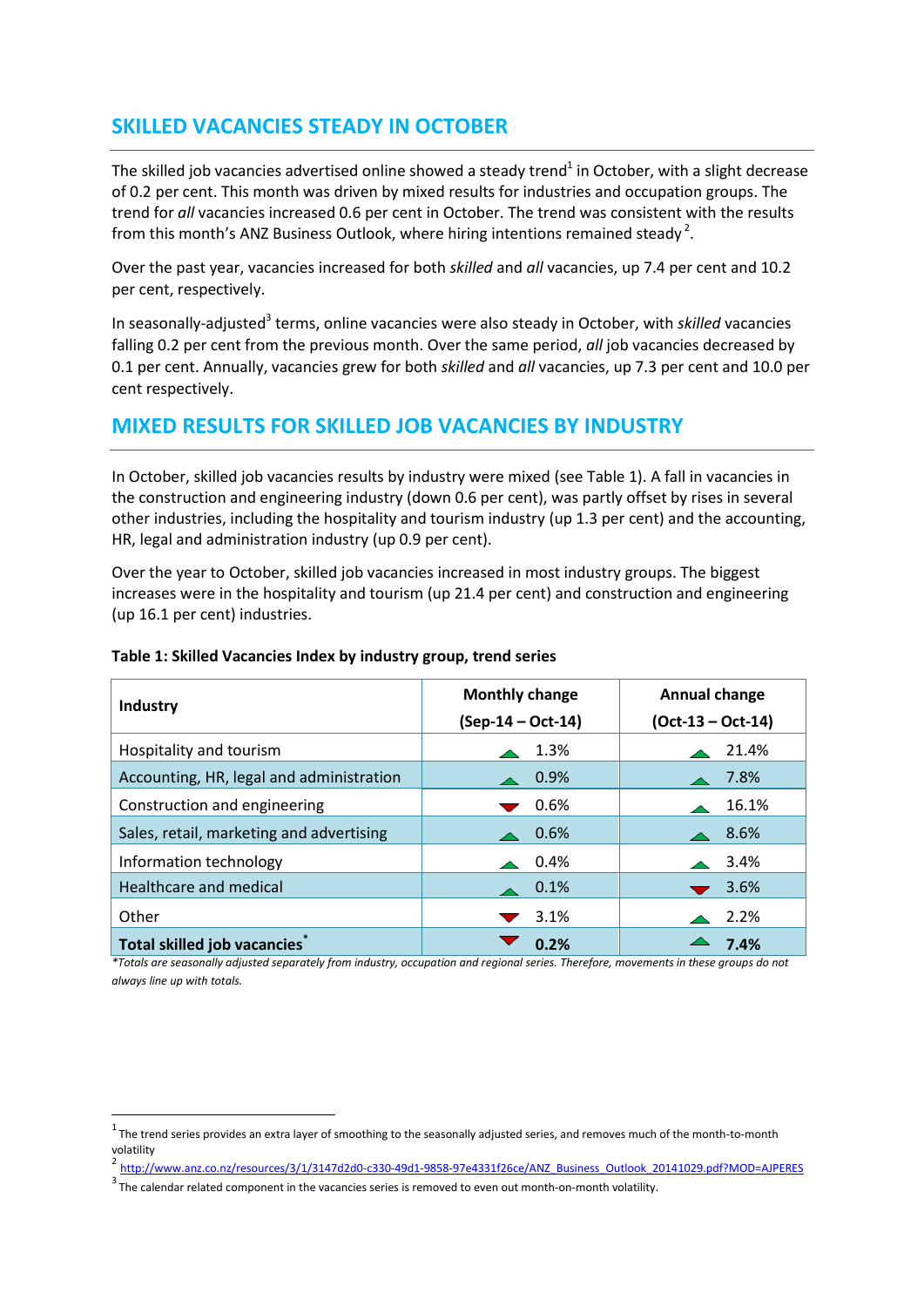**Figure 2: Skilled Vacancies Index by industry Trend series (May-07=100)**



## **SKILLED JOB VACANCIES FOR MANAGERS FALL**

In October, the fall in vacancies in the managers' occupation group (down 0.4 per cent) was partly offset by rises in technician and trades workers (up 0.6 per cent) and professionals (up 0.4 per cent).

Over the year, skilled job vacancies increased in all of the occupation groups. The biggest increase was for technicians and trades workers (up 13.1 per cent), followed by managers (up 10.1 per cent).

|                                | <b>Monthly change</b> | Annual change       |  |  |
|--------------------------------|-----------------------|---------------------|--|--|
| Occupation                     | (Sep-14-Oct-14)       | $(Oct-13 - Oct-14)$ |  |  |
| Technicians and trades workers | $\triangle$ 0.6%      | $\triangle$ 13.1%   |  |  |
| Professionals                  | $\triangle$ 0.4%      | $\triangle$ 5.0%    |  |  |
| <b>Managers</b>                | $\bullet$ 0.4%        | 10.1%               |  |  |
| Total skilled job vacancies    | 0.2%                  | $-7.4%$             |  |  |

*\*Totals are seasonally adjusted separately from industry, occupation and regional series. Therefore, movements in these groups do not always line up with totals.*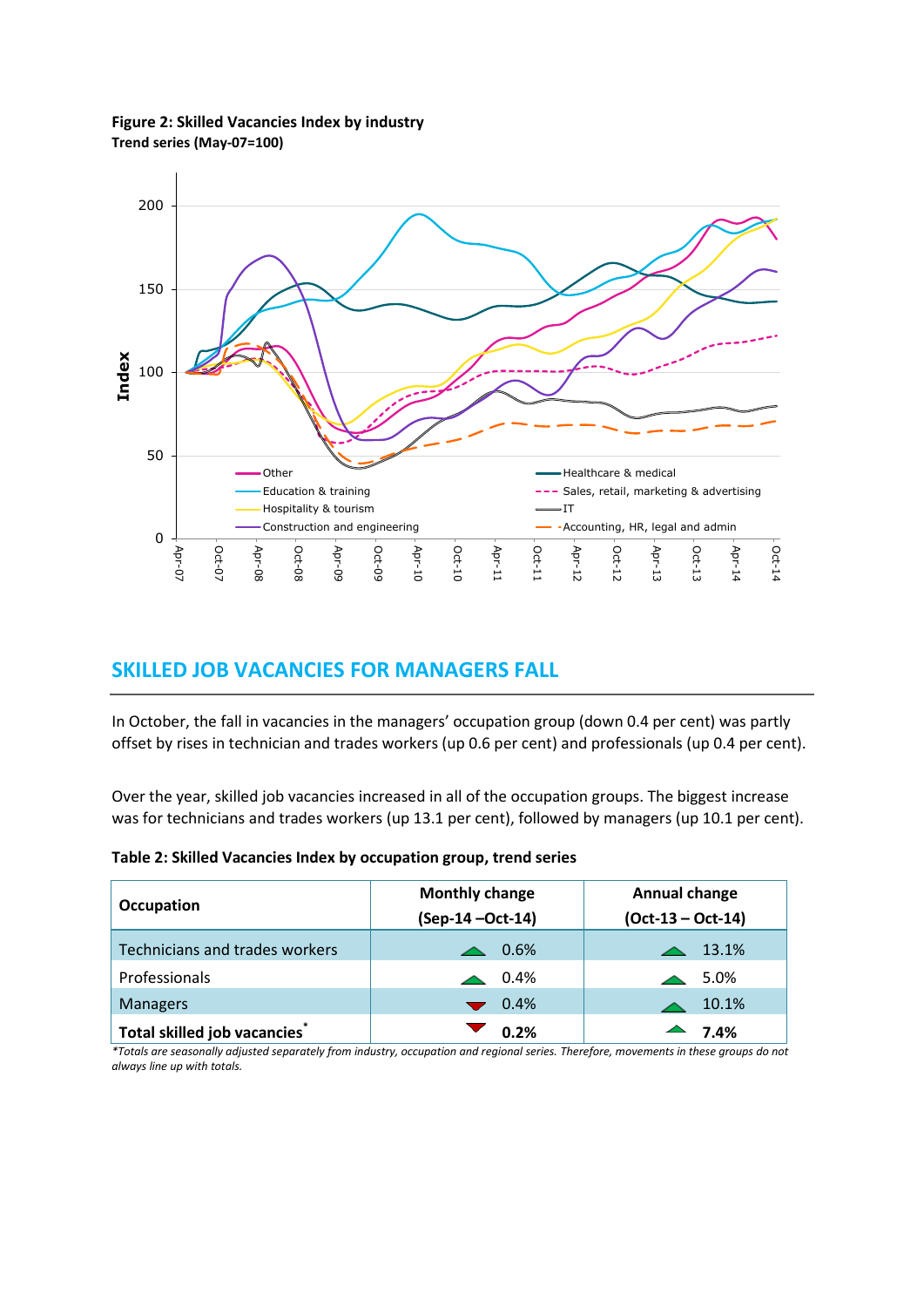

**Figure 3: Skilled Vacancies Index by occupation Trend series (May 07=100)**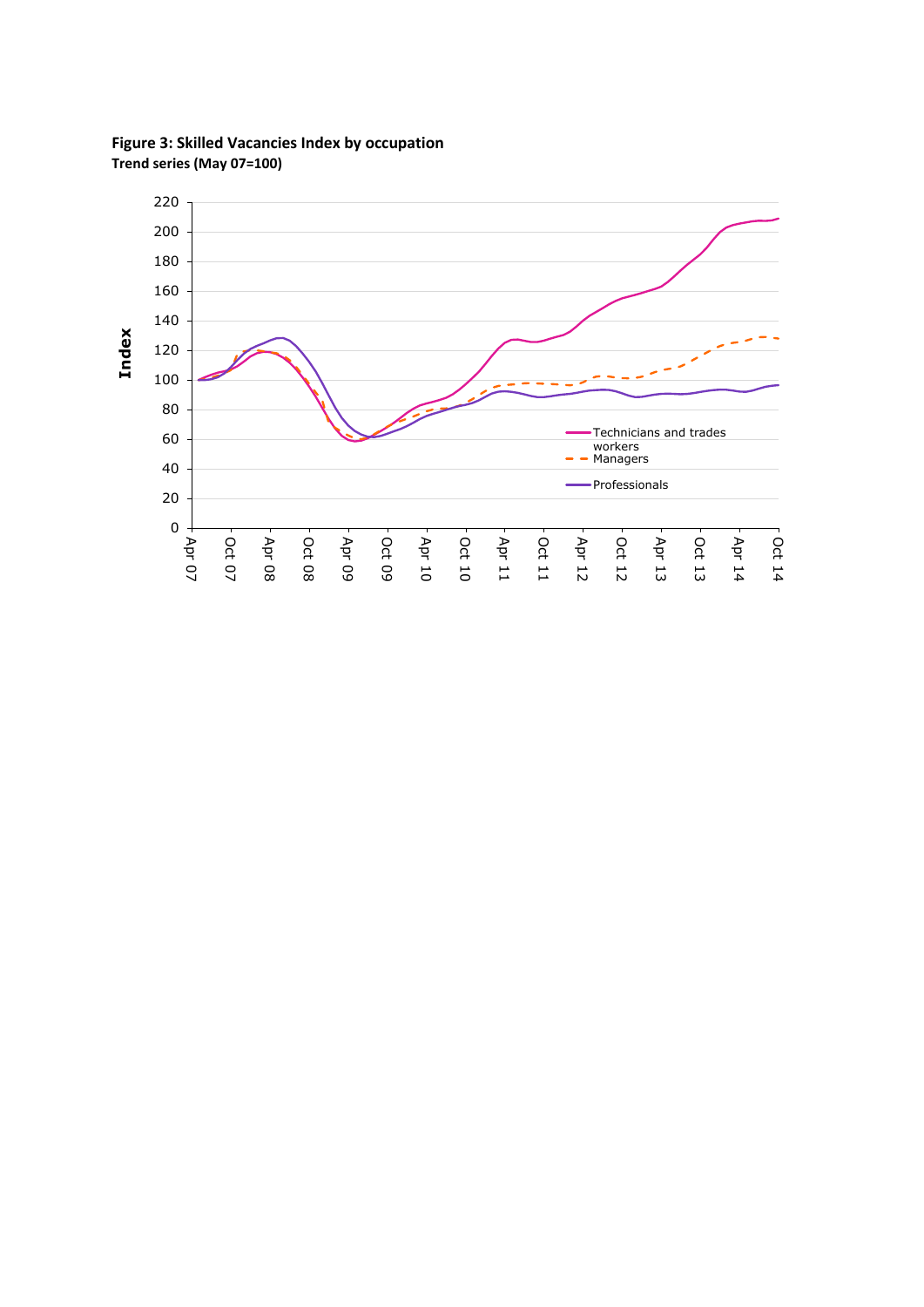## **FASTEST GROWING OCCUPATIONS**

Skilled occupations with the highest annual percentage increases in online vacancies are shown in the table below. Over the year, many of the fastest growing occupations were in industries related to construction and engineering; healthcare and medical; and hospitality and tourism.

| Top 10               | 4-digit ANZSCO title                                                 | % change Oct 13 quarter to Oct 14 quarter |  |  |
|----------------------|----------------------------------------------------------------------|-------------------------------------------|--|--|
| <b>Managers</b>      |                                                                      |                                           |  |  |
| 1                    | Conference and Event Organisers                                      | 39%                                       |  |  |
| $\overline{2}$       | <b>Hotel and Motel Managers</b>                                      | 38%                                       |  |  |
| 3                    | <b>Livestock Farmers</b>                                             | 33%                                       |  |  |
| 4                    | <b>Construction Managers</b>                                         | 32%                                       |  |  |
| 5                    | Chief Executives and Managing Directors                              | 31%                                       |  |  |
| 6                    | Cafe and Restaurant Managers                                         | 26%                                       |  |  |
| 7                    | Human Resource Managers                                              | 24%                                       |  |  |
| 8                    | Other Hospitality, Retail and Service Managers                       | 24%                                       |  |  |
| 9                    | <b>Production Managers</b>                                           | 21%                                       |  |  |
| 10                   | <b>Other Specialist Managers</b>                                     | 19%                                       |  |  |
| <b>Professionals</b> |                                                                      |                                           |  |  |
| $\mathbf{1}$         | Occupational and Environmental Health Professionals                  | 112%                                      |  |  |
| 2                    | Actors, Dancers and Other Entertainers                               | 82%                                       |  |  |
| 3                    | Physiotherapists                                                     | 35%                                       |  |  |
| 4                    | Social Professionals                                                 | 37%                                       |  |  |
| 5                    | Database and Systems Administrators, and ICT Security<br>Specialists | 32%                                       |  |  |
| 6                    | Judicial and Other Legal Professionals                               | 30%                                       |  |  |
| 7                    | Auditors, Company Secretaries and Corporate Treasurers               | 29%                                       |  |  |
| 8                    | Human Resource Professionals                                         | 28%                                       |  |  |
| 9                    | <b>Nurse Managers</b>                                                | 25%                                       |  |  |
| 10                   | <b>Generalist Medical Practitioners</b>                              | 24%                                       |  |  |
|                      | <b>Technicians and Trades Workers</b>                                |                                           |  |  |
| 1                    | <b>Sheetmetal Trades Workers</b>                                     | 62%                                       |  |  |
| $\overline{2}$       | <b>Butchers and Smallgoods Makers</b>                                | 58%                                       |  |  |
| 3                    | Cabinetmakers                                                        | 52%                                       |  |  |
| 4                    | Safety Inspectors                                                    | 48%                                       |  |  |
| 5                    | <b>Medical Technicians</b>                                           | 47%                                       |  |  |
| 6                    | <b>Electrical Distribution Trades Workers</b>                        | 42%                                       |  |  |
| 7                    | <b>Metal Fitters and Machinists</b>                                  | 36%                                       |  |  |
| 8                    | Plasterers                                                           | 34%                                       |  |  |
| 9                    | Glaziers                                                             | 32%                                       |  |  |
| 10                   | <b>Plumbers</b>                                                      | 31%                                       |  |  |

#### **Table 3: Annual percentage change in advertised job vacancies**\*

*The above occupation titles are based on a 4-digit ANZCO classification. The table only reports occupations with annual percentage change that are considered statistically significant (this depends on the mean number of ads and the relative change). Vacancies are summed over three months.*

\*See all the detailed occupation data at: *[http://www.dol.govt.nz/publications/jol/reports/jol-oct-14/jol-fig-occupation-data.asp](http://www.dol.govt.nz/publications/jol/reports/jol-jun-14/jol-fig-occupation-data.asp)*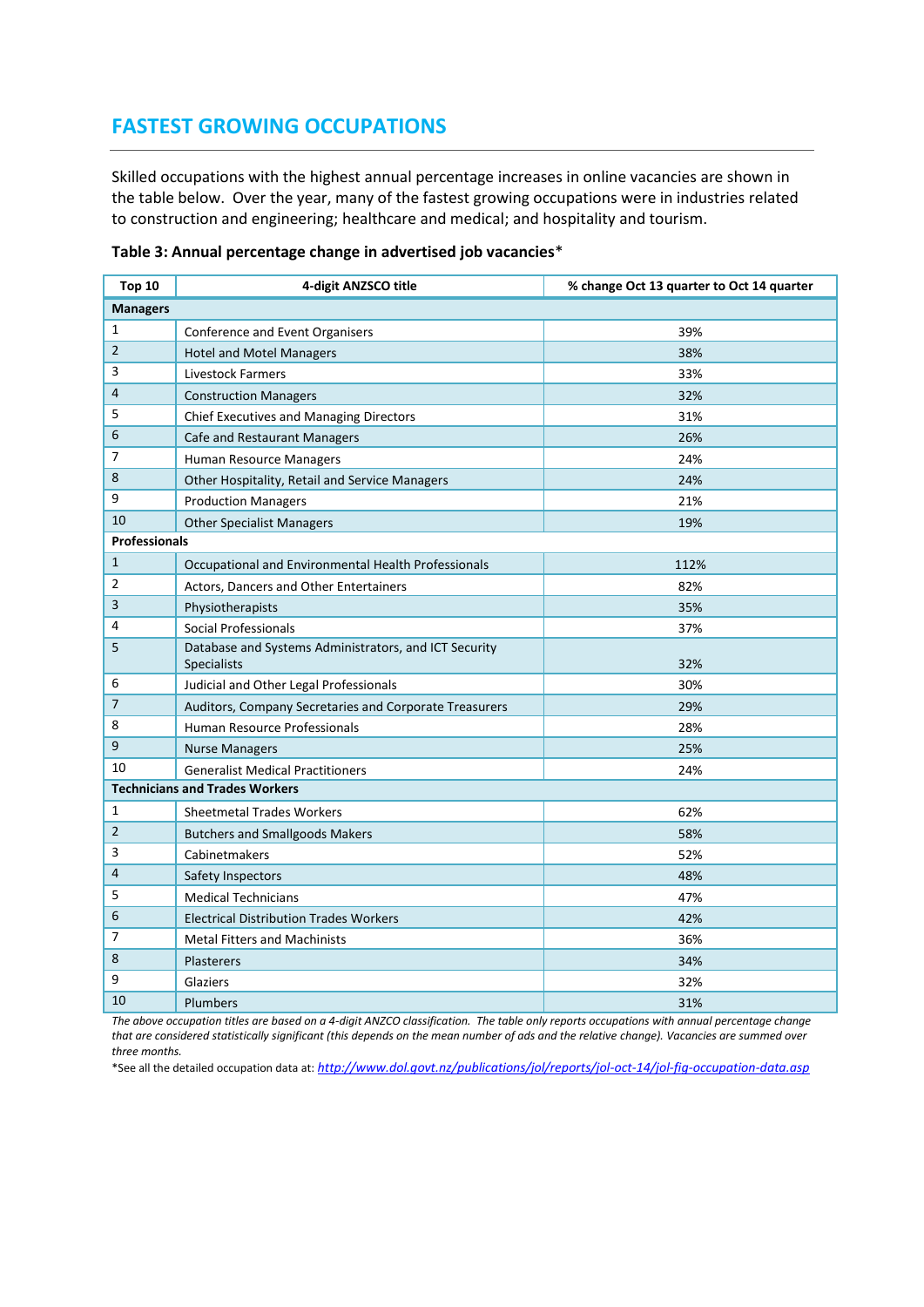## **SKILLED JOB VACANCIES INCREASED FOR MOST REGIONS OVER THE YEAR**

Over the last year, the number of skilled vacancies increased in eight out of ten regions. The biggest annual increases were in Otago/Southland (up 19.6 per cent), Nelson/Tasman/Marlborough/West Coast (up 14.6 per cent), and Gisborne/Hawke's Bay (up 14.4 per cent).

| $m$ and $n$ in the series (Aug 10 – 100) | <b>Monthly change</b> | <b>Annual change</b> |  |
|------------------------------------------|-----------------------|----------------------|--|
| Region <sup>2</sup>                      | (Sep 14 - Oct 14)     | (Oct 13 - Oct 14)    |  |
| Northland                                | 1.2%                  | 9.2%                 |  |
| Auckland                                 | 0.9%                  | 10.4%                |  |
| <b>Bay of Plenty</b>                     | ∽<br>1.2%             | 10.5%                |  |
| Waikato                                  | 0.4%                  | 0.1%                 |  |
| Gisborne/Hawke's Bay                     | 1.0%                  | 14.4%                |  |
| Manawatu-Wanganui/Taranaki               | 0.8%                  | 3.1%                 |  |
| Wellington                               | ◚<br>0.0%             | 1.3%                 |  |
| Nelson/Tasman/Marlborough/West<br>Coast  | 0.1%                  | 14.6%                |  |
| Canterbury                               | 0.3%                  | 9.0%                 |  |
| Otago/Southland                          | 0.8%                  | 19.6%                |  |

#### **Table 4: Skilled Vacancies Index by region, trend<sup>1</sup> series Index of Trend series (Aug 10 = 100)**

1 *The longer time series for the five region series (which is available back to 2007) are found at this link:* 

<u>http://www.dol.qovt.nz/publications/jol/reports/jol-oct-14/index.asp</u><br><sup>2</sup> The values and directions of change reported in table 4 of this report may differ to table 1 in the five region report as the length of the *data series is shorter (August 2010 compared with May 2007) and the seasonal adjustment process does not adjust for Easter.*

### **Figure 4: Skilled Vacancies Index by detailed regions**

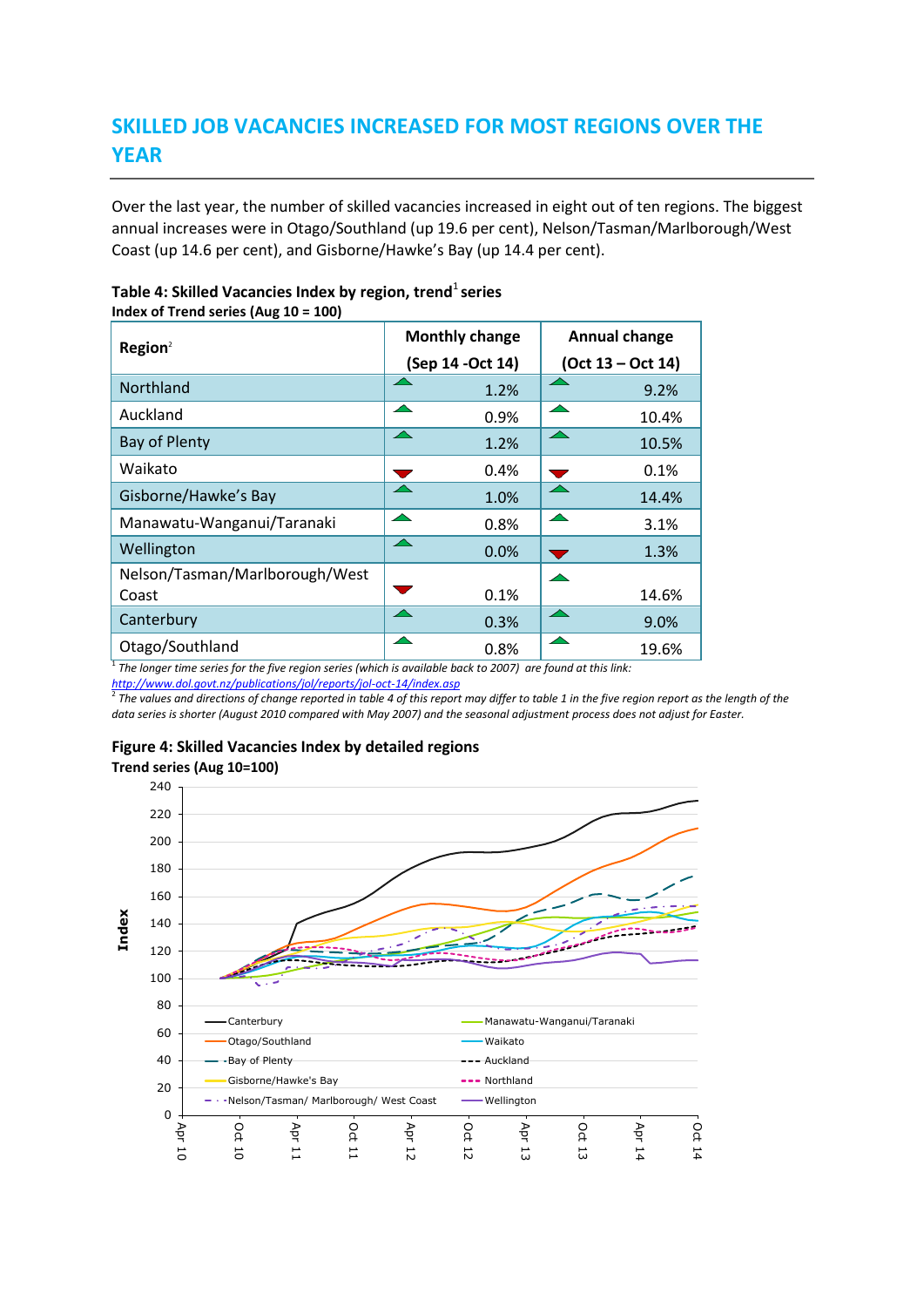## **VACANCIES IN CANTERBURY INCREASED OVER THE YEAR**

Skilled vacancies in Canterbury increased at above the national average growth rate over the year (see Table 4). Vacancies in the Canterbury region grew by 9.0 per cent, compared with 7.4 per cent nationally. This growth was driven by increases in the hospitality and tourism (up 18.8 per cent) and construction and engineering (up 15.1 per cent) industries. Over the year, vacancies increased in all occupation groups, with the demand for managers showing the biggest increase (up 17.6 per cent).





\*To ensure consistency with the 10 region breakdown the Canterbury data and 10 regions data is now indexed to August 2010. The new 10 regions breakdown of data is only available from August 2010. Previously the Canterbury data was indexed to May 2010.